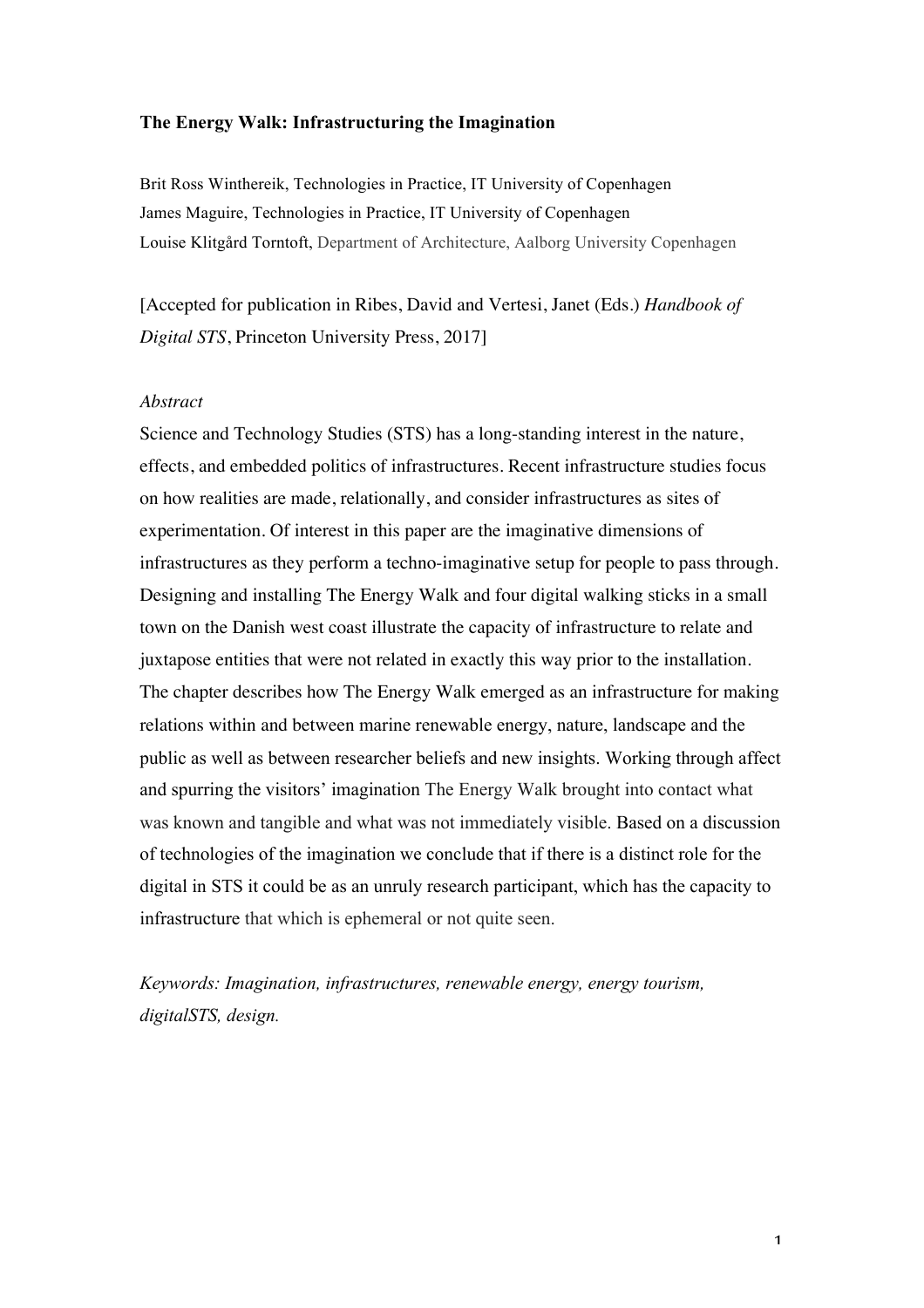…we need stories (and theories) that are just big enough to gather up the complexities and keep the edges open and greedy for surprising new and old connections (Haraway, 2015)

### **Introduction**

Imagine a place at the windswept edge of Denmark, where the salty waves batter the sandy shores. A harbor place, where boats once fished aplenty and fishermen lorded their catch. Today, the sight of a fishing boat in the large industrial harbor is rare and the fishing that takes place is increasingly regulated by onboard monitoring technology fitted to the trawlers. This harbor, Denmark's second largest measured by catch, fails to secure jobs for local inhabitants as the trawler industry becomes ever increasingly globalized, attracting workers from around the world. New ideas for countering this development in order to secure the next generation's future are welcome, says the Director for the association of local businesses, adding that a solid focus on renewable energy may be a way forward in the effort to create more jobs in the region.

There are initiatives to counter falling local employment, but the future, as always in small places, is uncertain. In 2007, a national park, *Nationalpark Thy,* was established to protect the dunes, heather and coastal lakes of this region on the edge of Denmark. In addition to the tourism related to the national park, *energy tourism* is becoming a locus of interest for local government. The municipality received the European solar prize in 2007 and since then has been working to brand itself as *the '*climate municipality of Denmark'. In addition to this it collaborates with local businesses regarding sustainable solutions that benefit the local community, as well as organizing trips to sites, where climate-friendly technologies are being demonstrated. Being self-sufficient in terms of green energy – notably wind, but biomass and geothermal power also play a role – there are indeed many such sites for the public to visit. But the question still remains whether energy tourism can leverage an increase in new jobs to replace those lost as a consequence of the changes occurring in the fishing industry.

How might energy tourism contribute to this? In the dune plantation *Østerild* large-scale wind turbines are being tested. Transforming the forest into a test site for three 200-meter tall wind turbines was highly controversial at first, as plantation had to be cut and the landscape transformed. Not everyone thought it a great idea that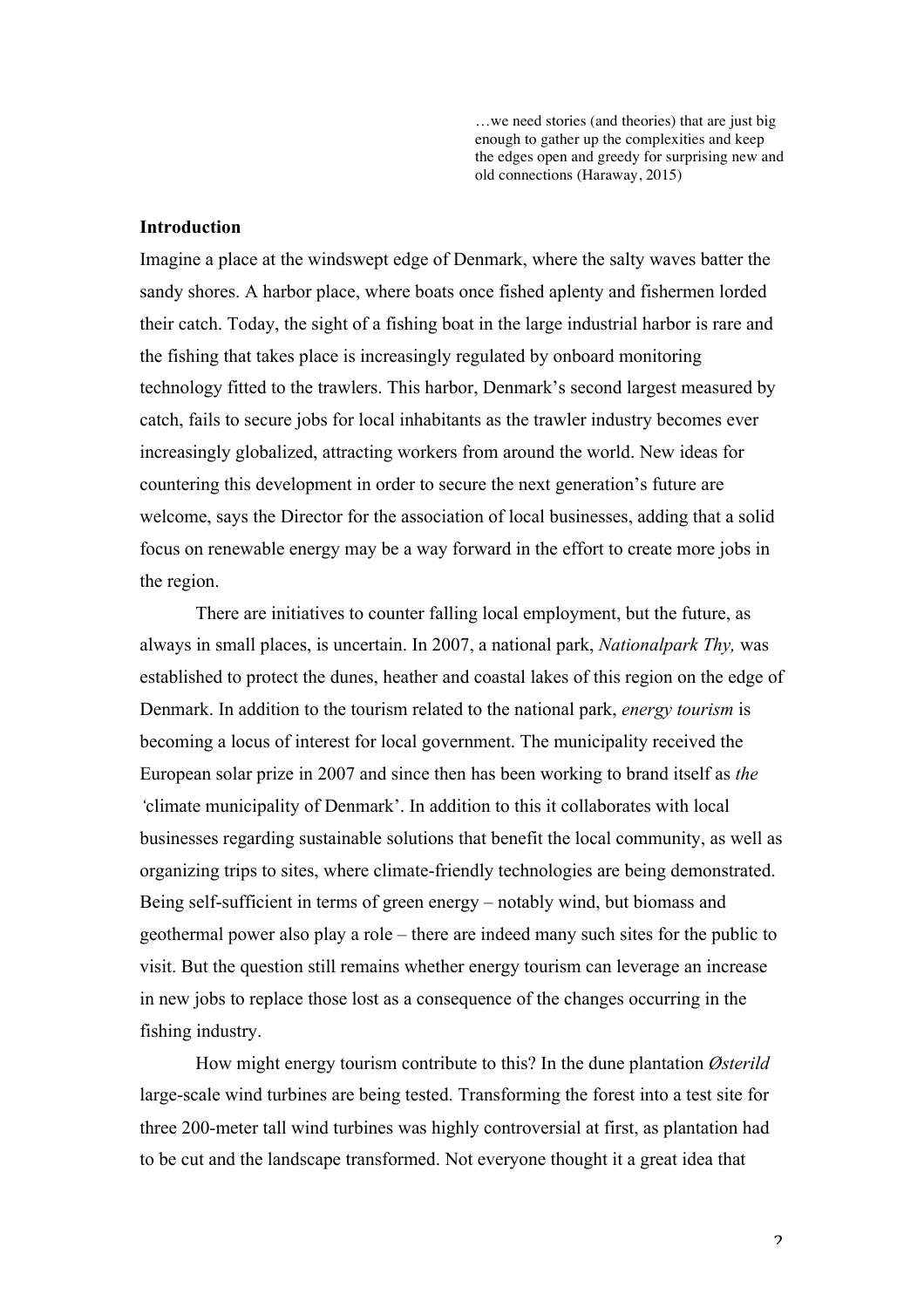Siemens and potential Chinese companies put such a huge mark on the landscape. The turbines attract tourists. Not in large numbers, but enough to have engaged the municipality as tour organizer. A large device for the conversion of ocean waves into electricity is included as one of the demonstration sites that tourists can visit when they go to this edgy place. The idea is to offer first-hand experiences with clean tech engineering and renewable energy to the public. According to a consultant working in wave energy such initiatives are crucial for innovation in renewable energy technology. If people have not felt the 'forces of nature on their own bodies', if they have not witnessed that natural forces can indeed be transformed, they will be unable to 'get' and trust renewable sources. Note that this consultant does not use the word 'understand', he is speaking about 'getting' renewability in an embodied way.

While the public must learn how to trust renewables as a stable form of energy, they must also learn to trust the technology developer's dreams that something viable, and lasting, is afoot. A consultant from the Danish Wave Energy Center (DanWEC), which is an organizational for wave energy stakeholders in Denmark, told us that in Denmark wave energy projects are often considered 'utopian'. He said that the biggest threat to leveraging public and private investment in the wave energy sector is the reputation that wave energy developers have of being on some sort of 'unrealistic' or 'idiotic' quest.

Being conjured up here is a catch 22 for the emerging Danish wave energy sector and for 'getting' renewables in an embodied way: A public that does not get wave energy is unlikely to elect politicians, who support experimentation with new technology and develop funding schemes that are likely to bridge 'the valley of death' between technology development and private investment. At the same time, without experimentation, there simply is nothing to showcase and the public will continue to 'not get' renewability and wave power.

At stake are questions of how technology, sociality/community, nature, and politics are related, and related well (Latour 2003; Ang 2011), and of how nature becomes kin (Haraway 2015). How can Science and Technology Studies participate in authoring fictions that help address the environmental urgencies we are facing, and which connect us to green and sustainable energy futures. In this paper we propose engaging the digital in fabricating an embodied connection to that which is not quite seen.

 $\overline{\mathbf{c}}$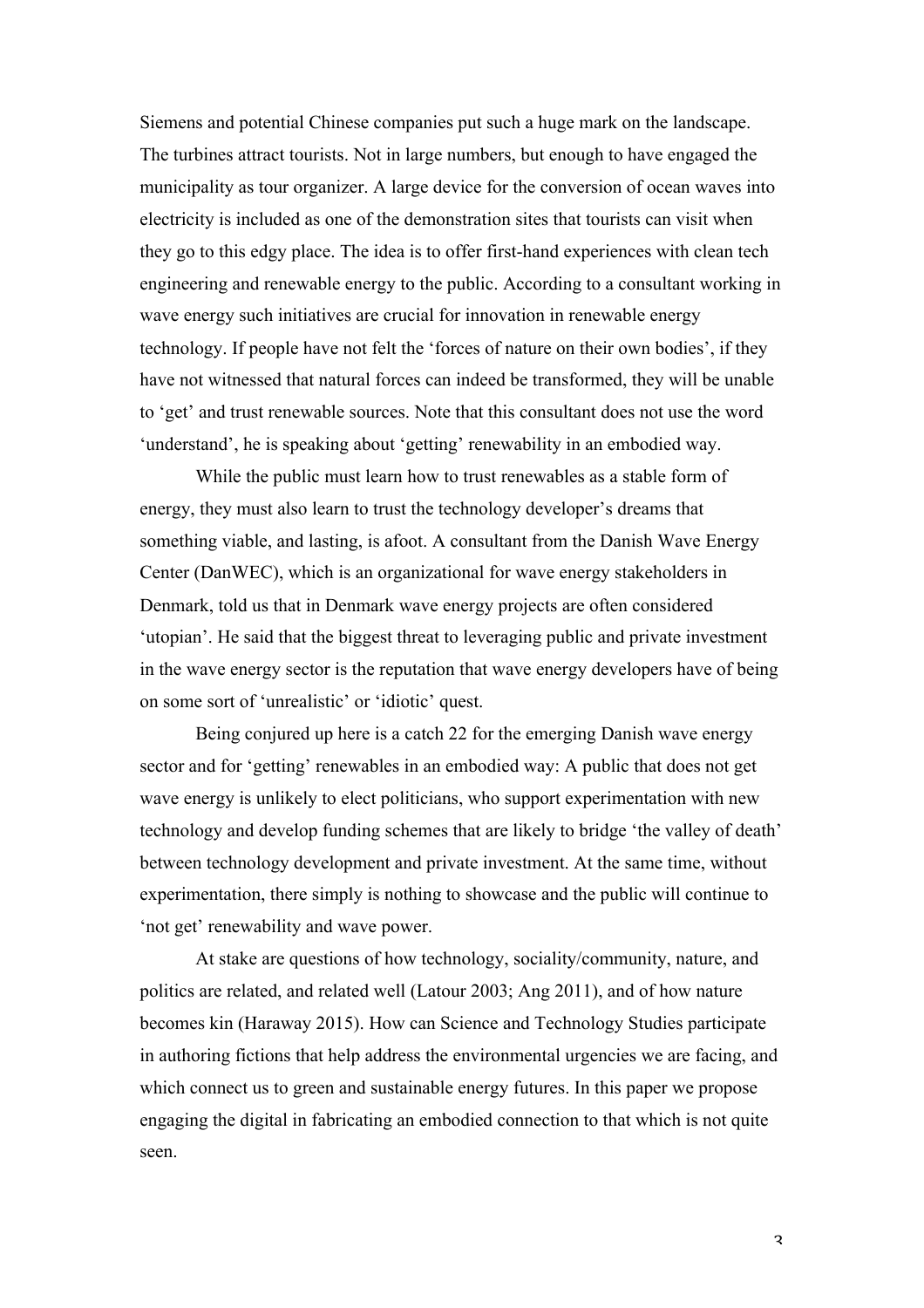## **Alien Energy**

Our ethnographic studies of water-based energy forms (marine energy and geo thermal) had led us to the Danish North-West coast, where the Danish Center for Wave Energy (DanWEC) is located. Here we learned about the activities around energy tourism, and found that experimentation with ethnography through the design of a digitally mediated infrastructure for public involvement might be a generative way of engaging with the place and its energies.

The Energy Walk invites the public to see the landscape around the Danish Wave Energy Center as a place of energy. Walking with an interactive, digital walking stick and headphones, visitors experience the wind swept geographical edge augmented by a poetic narrative on the relation between energy and landscape. The Energy Walk engages the public in an imaginative comparison of energy landscapes in Scotland, Iceland and Denmark, and their respective renewable energies. As we show in the following, The Energy Walk is also a site for exploring the role of the imaginative and the digital in Science and Technology Studies.

Prior to designing and installing The Energy Walk in the town that is known for its strong wind as well as 'Denmark's best waves' we had interviewed developers of wave energy devices, observed their meetings, studied their reports, and followed their mail correspondence as well as the public debate on renewability. However, it was not before we had thrown ourselves into the task of designing The Energy Walk that the town emerged as a place where 'energy tourism' formed a tentative link between a growing clean tech industry and a public learning to trust alien energy forms.<sup>1</sup>

At the time of making The Energy Walk we were two senior scholars, two junior scholars and a research assistant affiliated with the research project.<sup>2</sup> We all had substantive experience with ethnographic fieldwork, and were eager to pursue a more design-oriented and interventionist version of ethnography than the anthropology-inspired version that is routinely embraced in Science and Technology Studies (Winthereik, de Bont and Berg 2002; Watts 2012; Winthereik & Verran 2012). Very often such STS ethnography is a mix of multi-sited observation, structured and semi-structured interviews, and document analysis and it relies on a separation of 'home' and 'the field'. And while certainly a mode of intervention, this

<sup>1</sup> By 'alien' we mean energy forms whose existence among us is yet to be decided upon.

<sup>2</sup> www.alienenergy.itu.dk.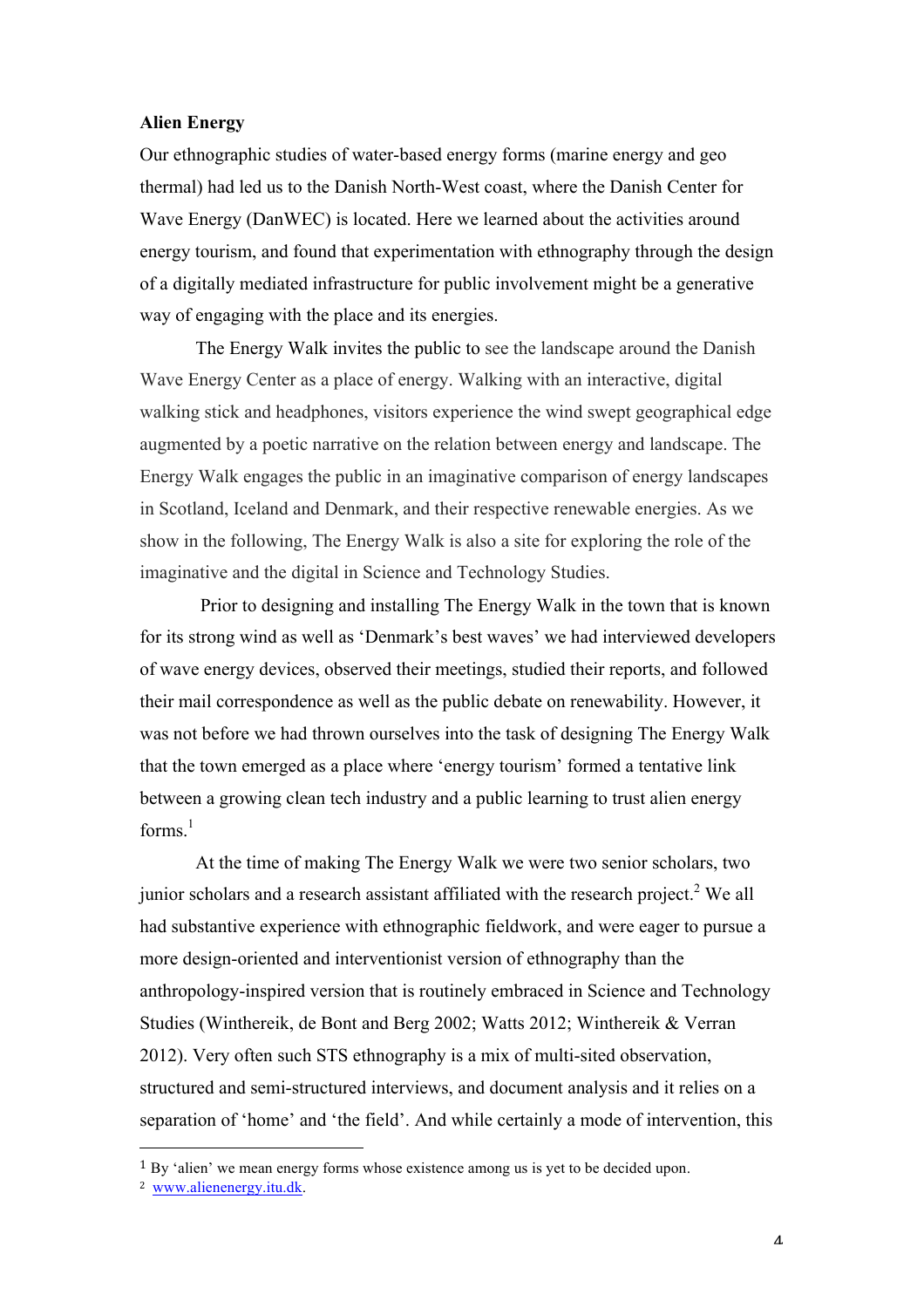method of data generation usually does not hinge on the installation of designed objects. 3

In the following, we describe some of the practicalities involved in designing and installing The Energy Walk. We then analyse the walk as an infrastructure of the imagination and an intervention that inspired methodological experimentation with futures not yet seen. We first offer a brief introduction to infrastructure studies and place our intervention in this theoretical context as we move towards literature dealing with the imaginative and its relation to technology.

### **Waves of Infrastructure Studies**

 

For more than 15 years Science and Technology Studies have studied infrastructures of various kinds. Electricity, for example, one of the canonical infrastructures of modernity has been empirically studied along with telephony and railways. A contribution to a recent special issue on infrastructure studies in anthropology argues that infrastructures are very often seen as the harbingers of 'the new'. It argues that governments often introduce infrastructures along with promises of development, progress, and freedom (Appel, Anand and Gupta 2014).

STS-scholar Mark Elam coins what he calls three waves of infrastructure studies (personal communication). The first wave consists of studies that insist on infrastructures as being certainly technical, but also socially made. A classic in this regard is Thomas Hughes' book on electrification in the US, UK and Germany from 1880 to 1930 (Hughes 1983). Hughes argues that electrical systems are constituted not only of interconnected technological artifacts but also national political structures, geography etc. In addition to being the first to comparatively study electricity grids, *Networks of Power* became a classic, because it attempted to thoroughly do away with technological determinism. The form of electric grids, Hughes argued, is not the result of technical or scientific necessity, but a result of constant negotiation among a host of heterogeneous actors.

While first wave scholars argue that infrastructures are far more social than we used to believe, second wave scholars argue that infrastructures are far more political. Being interested in how we as humans classify and are being classified throughout our

<sup>3</sup> This is changing and many believe, and have demonstrated, that there is more to learn from combining anthropological ethnography and digital design (for examples see Otto and Smith 2013; Vertesi and Ribes 2016).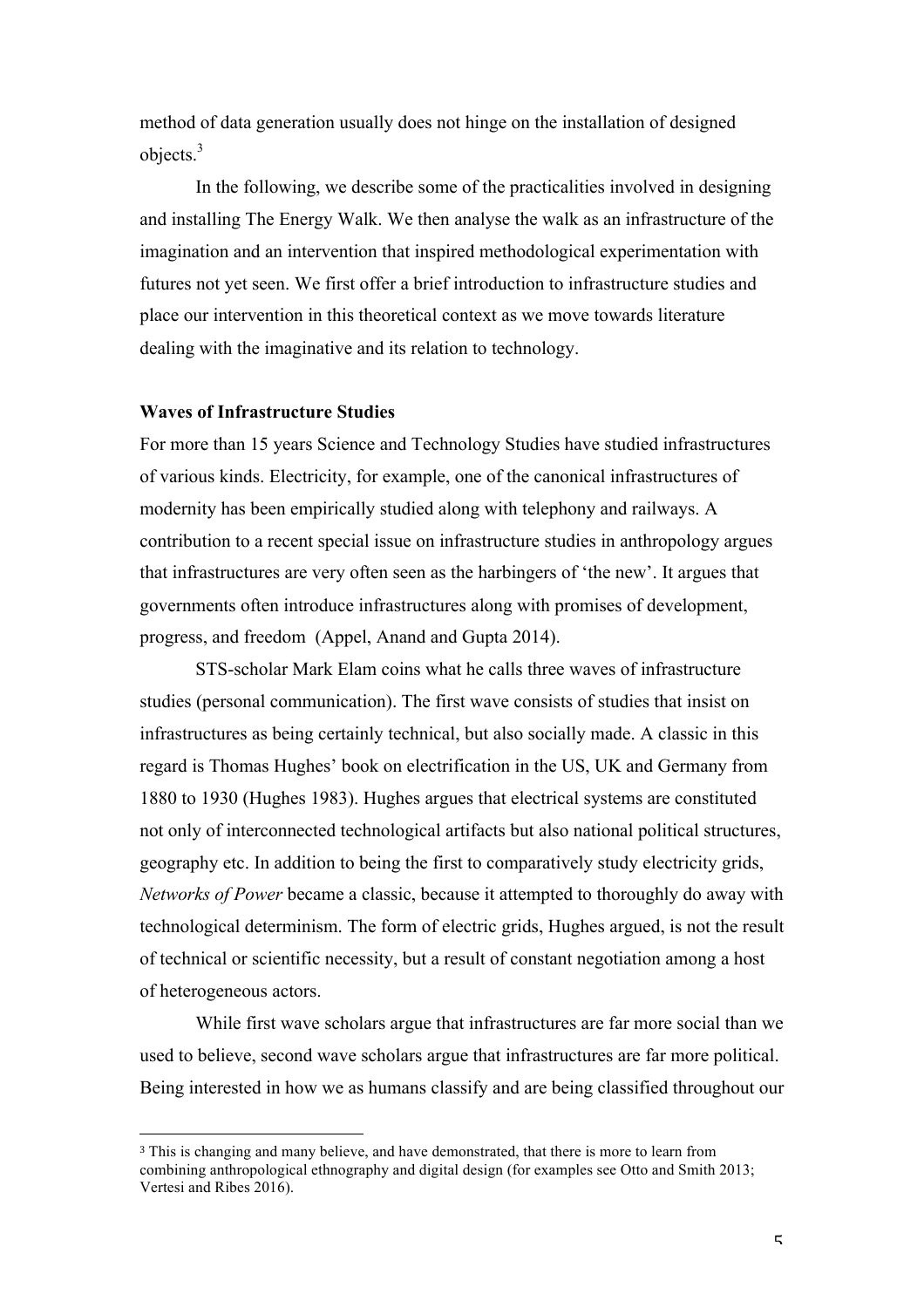entire lifespans, Bowker and Star coined 'the classification society' (Bowker and Star 1999). In contrast to Hughes, Bowker and Star did not assume that once an infrastructure was in place, it would also be fully operational. In fact, they argued for the importance of analyzing processes of maintenance asking: *When* is infrastructure? In other words, for whom is an infrastructure a tool for movement and for whom is it doing the opposite? When is infrastructure blocking movement, and to what effects? Famously, Bowker and Star argued that well-working infrastructure tends to fade into the background only being visible upon breakdown. And since the political efficacy of infrastructures hinges on their invisibility, STS scholars and others interested in infrastructures should always aim to invert the infrastructures through analysis (Timmermans, Bowker and Star 1998).

Drawing inspiration from the above, third wave infrastructure studies consider infrastructures as *sites of experimentation*. Of major importance is neither their social aspects nor their embedded politics alone, but how socio-political techno-worlds are made at sites where an indefinite number of entities (including the not yet seen) are assembled together and in continuous dynamic interaction. Thus, third wave infrastructure studies are particularly interested in "the fact that they [infrastructures] are things *and also the relation between things*" (Larkin 2013: 329) as well as in how infrastructures are effects of the continuous work of relating and redefining actors. Seen from this perspective infrastructures are already and always hybrid, never fixed, always work in progress. Of major interest is the composition of the *worlds* that become-with infrastructural relations.

This approach to infrastructures is tricky. A relevant critique might be that it does away with infrastructures as having certain characteristics and purposes; are infrastructures, for example, still systems that mainly transport entities and actors from one place to the other? Or is an infrastructure anything that integrates entities and actors to spin out new relations between them (Jensen & Morita 2016)? Also, we might ask whether there is anything distinctive about the worlds that are brought into being by infrastructures? These questions cannot be answered definitively, which in and of itself is partially productive of a continuing focus on infrastructures as sites of experimentation and methodological challenge (Jensen & Winthereik 2013; Blok, Nakazura & Winthereik forthcoming; Maguire and Winthereik forthcoming). Thus, as the waves of infrastructure studies continue to wash ashore, they are doing to with the participation of ethnographers. In that sense, researchers are already involved in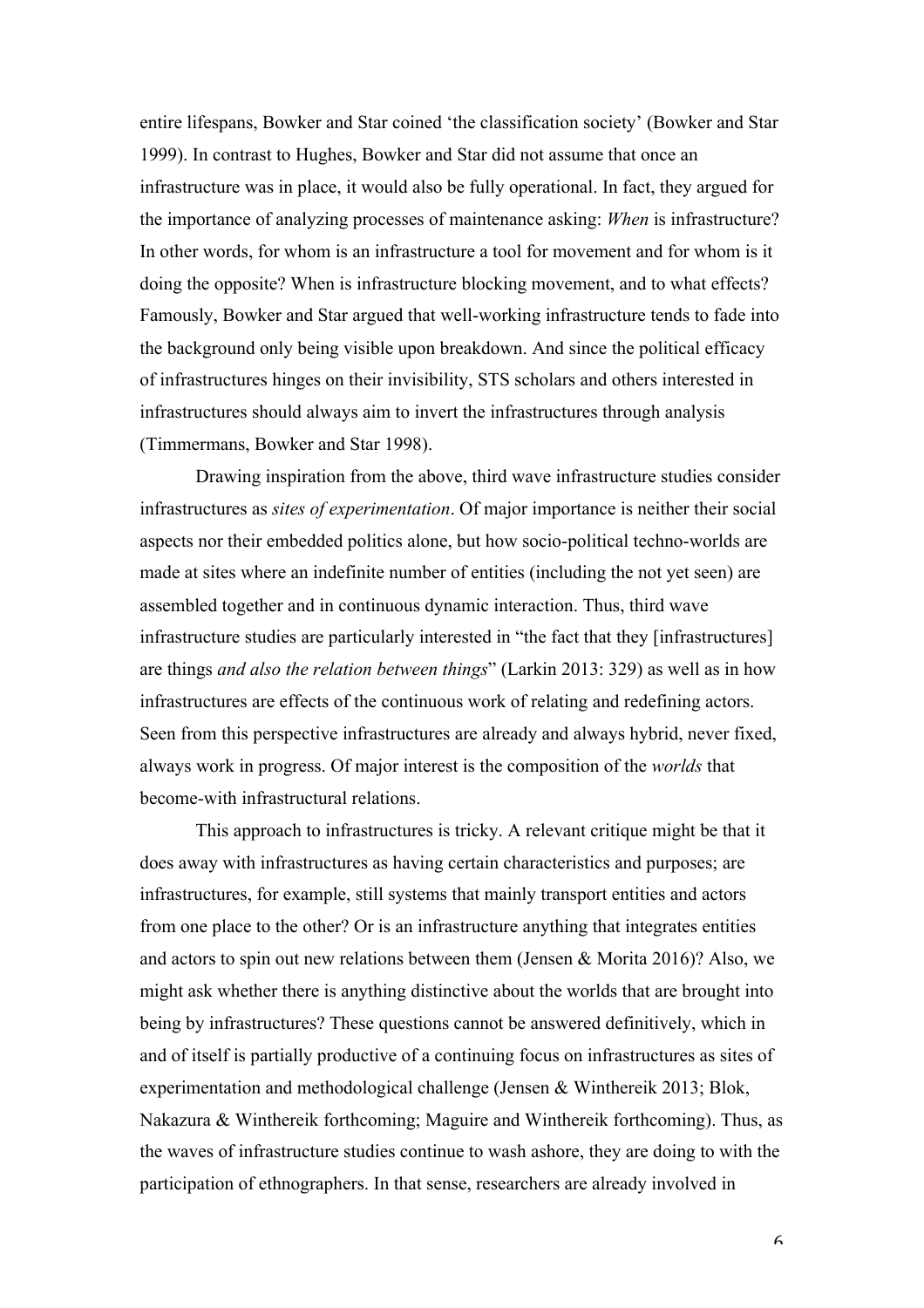infrastructural composition. The question, however, remains as to how explicit we want this participation to be. If we are serious about the world making capacities of infrastructures, and want to relate to their composition, then other attempts at experimental intervention than writing may become useful. In the next section we describe The Energy Walk as one such attempt.

# **The Energy Walk**

In the Alien Energy research project we were inspired by the propositions put forward by our interlocutors that to 'get' renewable energy, people must learn to be affected by it. Keen to take up the challenge of making nature kin (see Haraway 2015) by means of affect rather than through educational or various rhetorical devices, we began working on The Energy Walk. Guided by the idea that on-site, first-hand experiences are effective for 'getting' relations between landscapes and renewable energy, we studied site-specific art installations. In particular, we were taken in by the walk and sound installations of Janet Cardiff and George Bures Miller.<sup>4</sup> One of these installations, a walk through Munich Central Station, uses a mobile application to send the visitor back to WWII when the station was used for the deportation of Jews. We were intrigued by the way Cardiff and Miller used walking as a means to explore human history, and wondered if we could make a design that would allow for exploring our common future. We discussed this as an experiment in method rather than art: A method for re-patterning situated knowledges with that which does not yet, or only partly exist (Hughes and Lury 2013). An invention.

Previously, as part of a video project, we had conceptualized the Alien Energy project as an attempt to 'make the invisible visible'.<sup>5</sup> In this video, the spectator is taken to a town where devices for marine renewable technology are being tested, and is invited inside the technology to see the rusty practicalities of future making. Similarly, The Energy Walk emphasizes the importance of the energy production *site*; its landscapes, technologies, politics, and humans. The walk takes place in the landscape of the town that hosts the Danish Wave Energy Center and cannot be moved or scaled without being altered significantly, which is an important feature of the work.

<sup>&</sup>lt;sup>4</sup> http://www.cardiffmiller.com/artworks/walks/alterbahnhof\_video.html

<sup>&</sup>lt;sup>5</sup> http://alienenergy.dk/we-go-to-the-edge/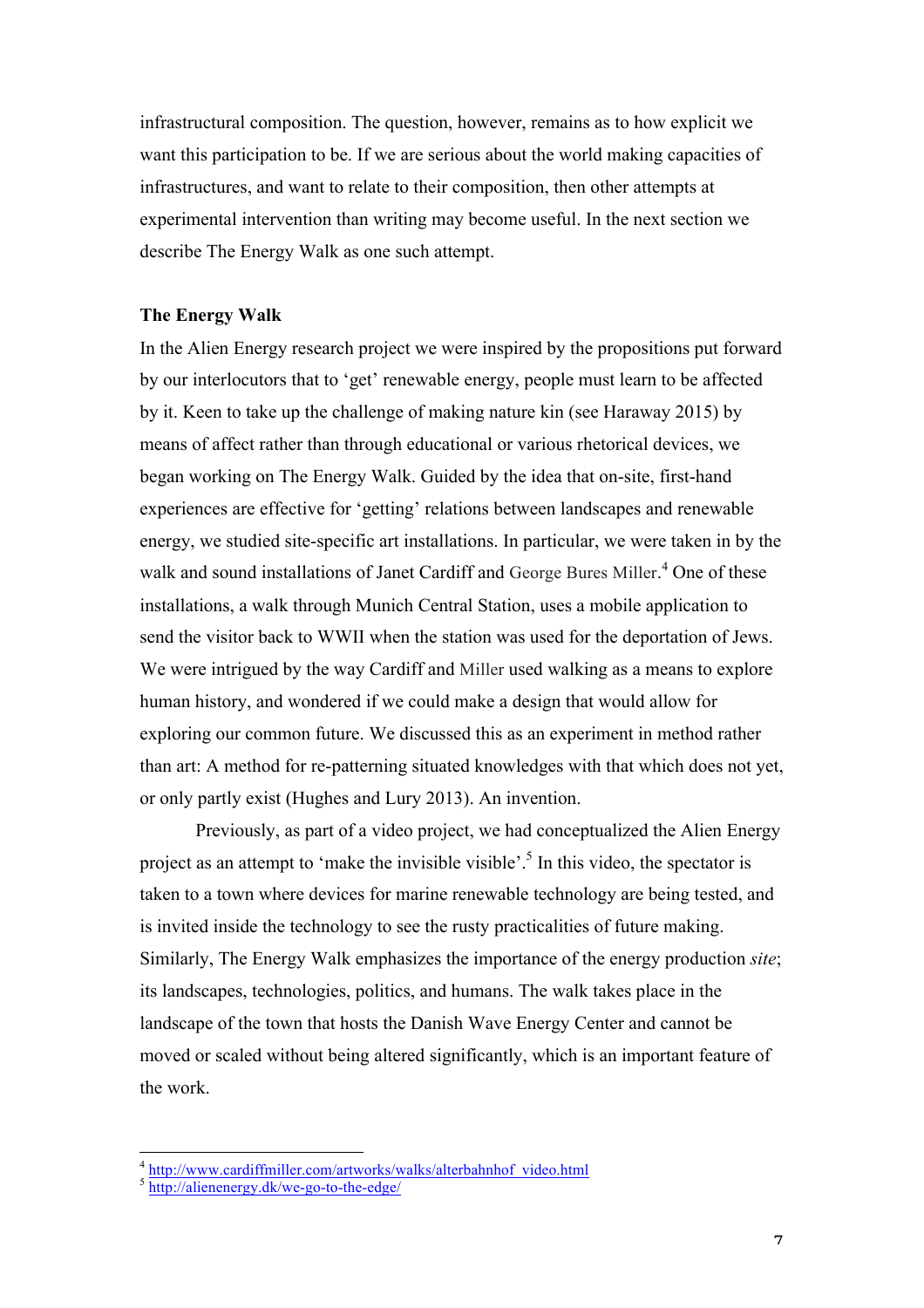The Energy Walk is an immersive experience of walking through a landscape accompanied by an interactive, digital walking stick, which augments the experience through sound. The walk takes about 40 minutes and can be done without a map as directions for walking are given by audio. In addition to walking with a digital object, the intimacy of the relationship between the visitor and the voice recording is something we adopted from Cardiff and Miller's artwork. The Energy Walk differs in several ways from the audio guides in use at most major touristic sites. At places of agreed tourist value the audio is often installed to *teach* the visitor a comprehensive, fact-based account of the place. In comparison, while The Energy Walk does tell some 'facts' it mostly seeks to de-familiarize the place and the landscape, and to do so in a way that affects the visitor emotionally. The voice in the headphones is one means to achieve this. This voice is not of a neutral kind, meant to enlighten, but is of a friendly companion sharing her knowledge of and experiences with renewable energy in the places she has travelled.

Standard tourist sites tend to produce a sense of being overwhelmed and are imagined to be, in some sense, speaking for themselves. These sites can be explored without audio. While the coastal landscape in northern Denmark is impressive with its beaches and cliffs overlooking a grey-blue ocean, The Energy Walk conjures up a world that is not, and cannot be, without the audio, a world not present and not seen without the sound. While one could argue that this, in principle, could also be the case at major tourist sites, a key difference is that if we failed to engage the visitor emotionally and morally, there simply would be nothing for them to see. Therefore we sought to place the visitor in the middle of energy pasts, presents and futures using the specific landscape and the visitor's imagination to achieve this here-now.

A design company<sup>6</sup> helped us develop the concept and programmed the software inside the walking sticks. They also fitted the sticks with a wooden bulb to protect the hardware, and to which headphones could be inserted. They made four walking sticks for us, so even though the walk itself was intended to be an immersive and solitary experience, the walk could be done as a group.<sup>7</sup> Laura Watts, who is Associate Professor and also a Poet, authored the text for the Energy Walk audio with input from the other team members. The final soundscape was the result of a careful

<sup>6</sup> www.geekphysical.com

 $<sup>7</sup>$  After the period in which we did our research ended, a local entrepreneur has adopted the sticks and</sup> included them in his catalogue of 'energy tours'. Using a QR code and a smart phone to access the sound files, means that larger groups can do the walk together.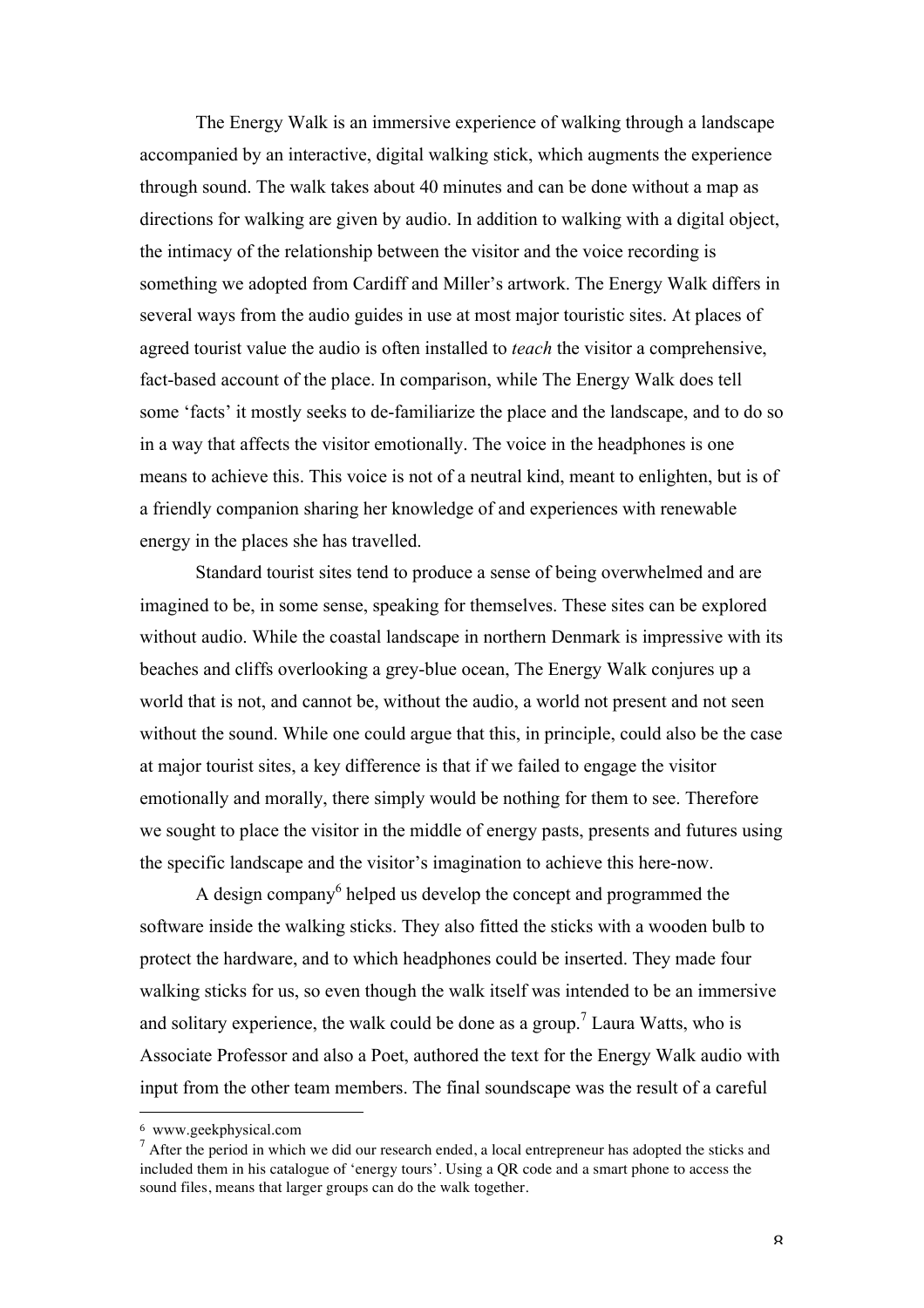calibration with the landscape, and we made several test runs to ensure alignment between the sound and marks in the landscape, as well as to ensure a suitable walking pace. For example, a gravel path had to appear when the audio requested that the visitor walked towards one. To make The Energy Walk a personal experience that would allow for a pace befitting the physical condition of all possible visitors, the audio file was separated into 6 chapters. Each chapter had to be activated by touching the walking stick to poles in the landscape fitted with RFID tags. $8$ 



Six poles, adorned with the Alien Energy logo, created a recognizable physical infrastructure within the landscape. As we found out when applying for local permission to install these poles, a certain type of bureaucratic tension is embedded in the area; some parts are administered by the *Nature Agency* and other parts by the municipality. This indexes a long and complicated history of land ownership and governance. Interestingly, yet outside the scope of this paper, ownership issues are also at stake at sea, and pertinent to know about when planning to install wave energy converters at sea.



<sup>8</sup> The audio is available in Danish and English. Watts' original English version was translated into Danish by Author Peter Adolphsen. The audio files are available via the Alien Energy's web site (http://alienenergy.dk/the-energy-walk/).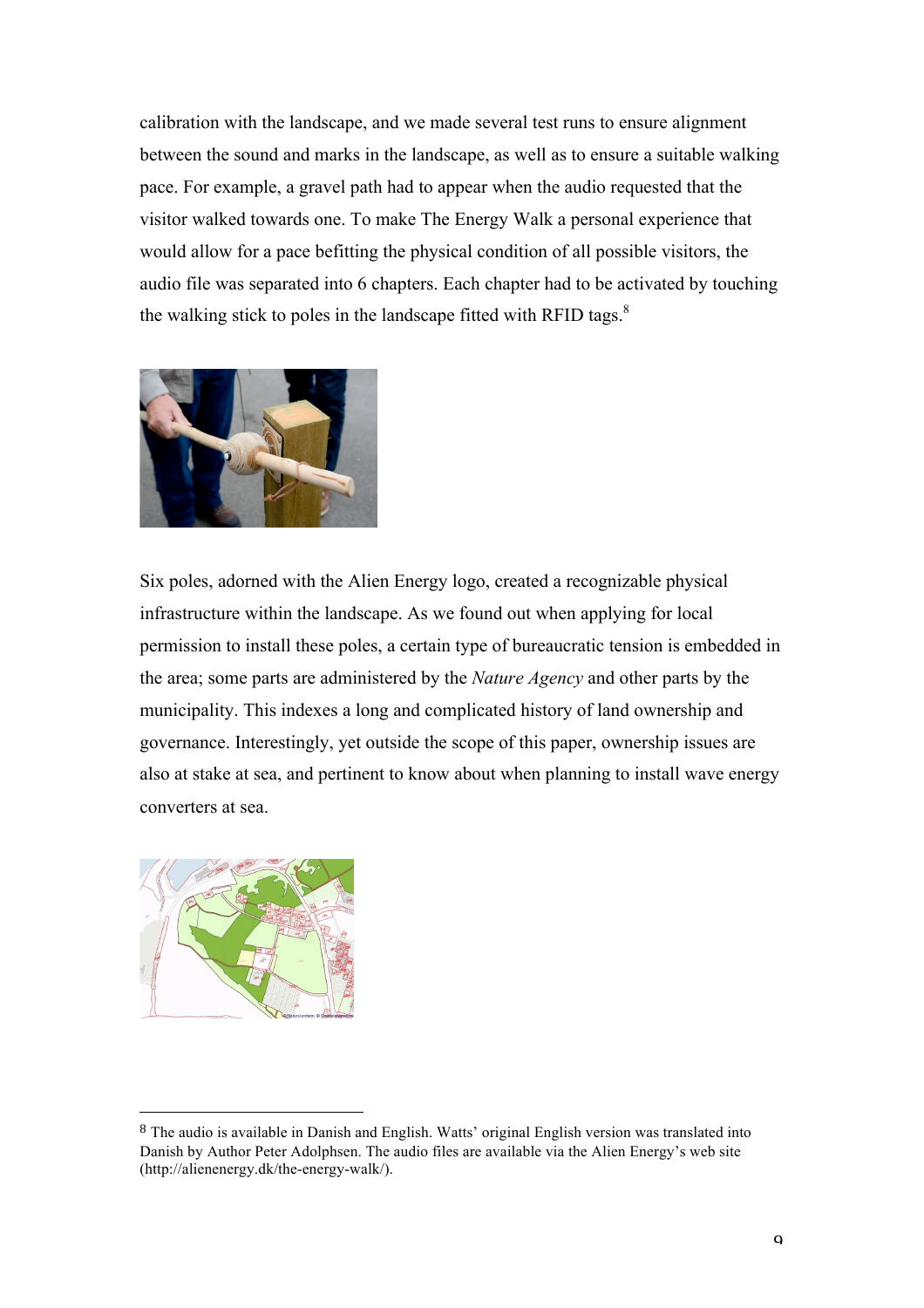To make manifest the link between the soundscape and the landscape, we used birch canes from the nearby National Park for the walking sticks. Thus, the make up of The Energy Walk infrastructure was manifold, including the poles in the landscape, ethnographic records, birch canes, visitor bodies, local bureaucracy and its history, as well as antennas, monuments, gates, fences and vistas in the landscape.

The owners of a harbour café, 'The Ferry Grill' (*Færgegrillen*), agreed to act as keepers of the walking sticks. We contacted the grill, when we discovered that the town had no public service organizations, such as a library that could hand out the walking sticks and inform visitors about their use. The café seemed the perfect place, as it already aspired to be the town's 'cultural centre', selling grilled fish as well as handicrafts. Moreover, it is locally renowned for entertaining a large number of regular customers, locals as well as tourists, and for sponsoring a local soccer team.



When showing the pamphlet that advertised the walk to a fellow anthropologist, who had grown up in the area and moved to Copenhagen in her teens, she said: "the photos are nice, but it is strange to see a photo-shopped version of [the town]". Interestingly, the photographs in the pamphlet had not been through any optimization or treatment prior to printing, but thinking about our colleague's reaction revealed how our rendering of the town is in stark contrast to the general opinon of it. When hearing about the location of The Energy Walk many have expressed an opinion of the town as being remote, industrial, and not a place they would ever consider visiting, even if on holidays in the area. This points to our endeavours as part of a difficult 'selling' or 'branding' exercise, The Energy Walk being a participant in the efforts to explore and perform new relations on the geographical edge.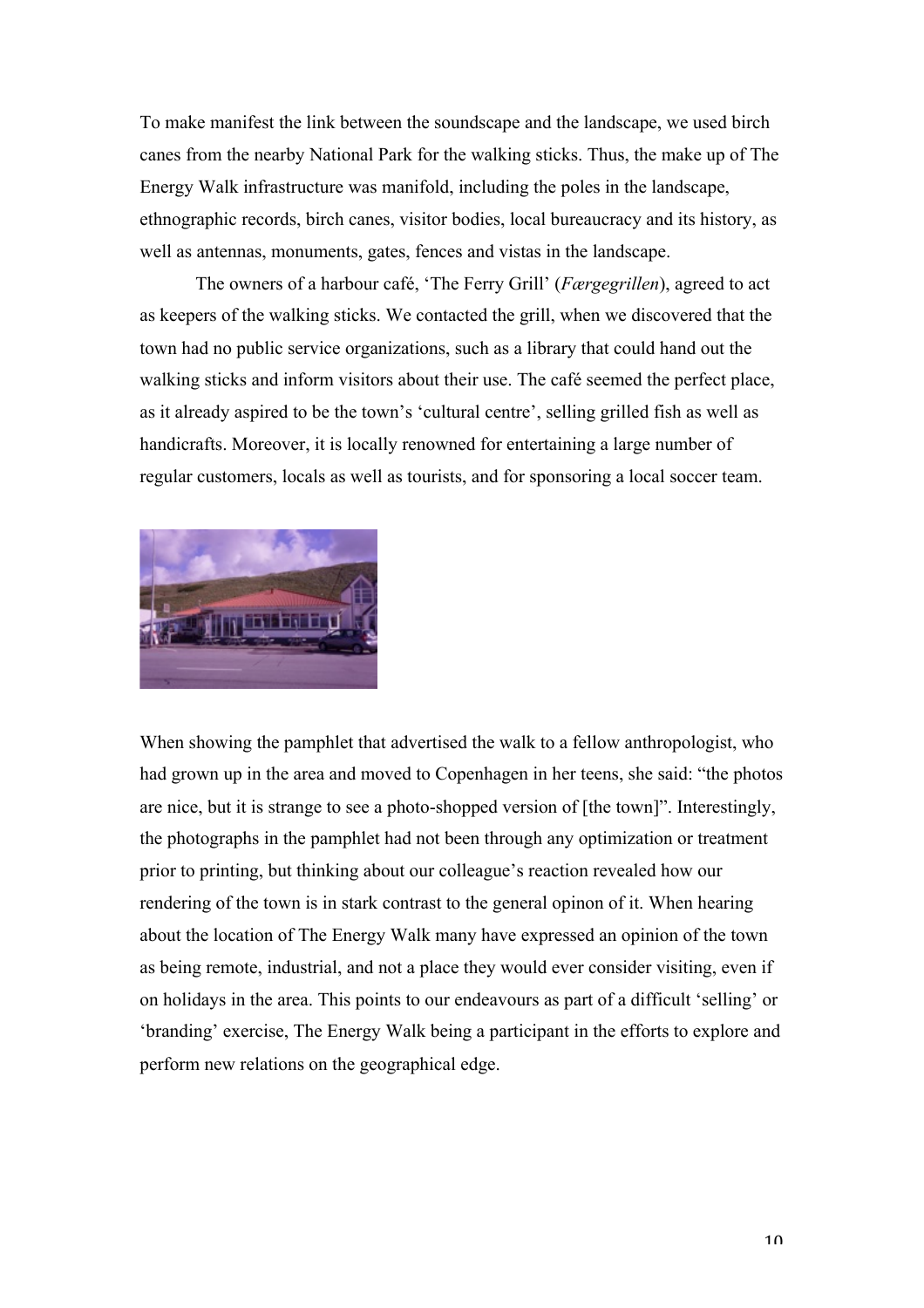

The Energy Walk begins and ends at The Ferry Grill. The visitor walks from the pavement outside the grill, and climbs up through the sand dunes on wooden stairs. As she steps onto the stairs the narrator's voice invites her to think of wood as a historically significant source of energy. Now standing on a cliff, she is facing the harbour and the sea. She then moves along the cliff heading in-land, eventually passing the historical lighthouse, the church, and the cemetery where fishermen and innovators and many others, are buried. She is invited to think of the social relations that make up this small town, and consider the notion of 'a community' as making invisible conflicts and tensions that are also an intricate part of social relations. Walking past electricity generators, the visitor is nudged to think of invisible networks of power and the global construction of standards allowing for the travel of goods and utilities.



The walk returns the visitor to a viewpoint on the cliff from where a huge prototype construction for harnessing wave energy dominates the view. The narrator makes a proposal to the visitor: Imagine thousands of machines for wave energy capture filling the sea in a not too distant future, and imagine that you are one of the people, who thinks this is not a utopian dream, but a possible future.<sup>9</sup>

 <sup>9</sup> Britt Kramvig and Helen Verran, University of Tromsø have created a video entitled 'Dreamland' (2016), which addresses questions of how the Arctic has been imagined and how these imaginations are linked to state control and colonial regime. Their intervention is similar in its attempt at putting the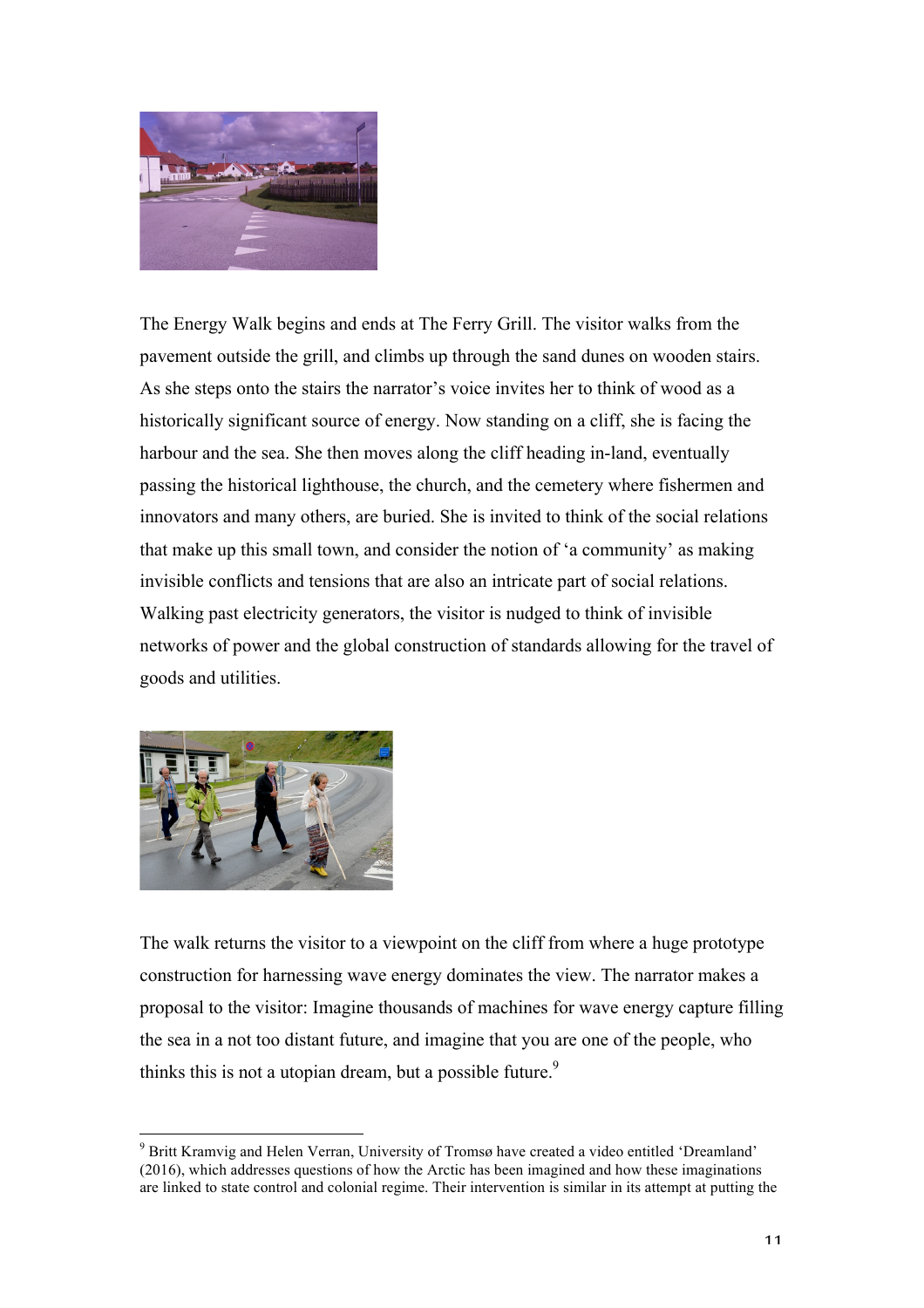



link to audio

### **Infrastructuring the Imagination**

After this description of The Energy Walk, we now return to the notion of infrastructures as experimental sites and to the question of how ethnographers can participate in composing. We bring into focus the importance of the imagination for understanding infrastructures' world making capacities and consider how we as ethnographers relate to the compositional work done by infrastructures.

On launch day researchers from the Alien Energy project followed the first walkers around. Descending from the place where one looks out to the sea at the wave energy device one of the walkers, a woman in her late fifties, exclaimed: "It is impressive how you have been able to grasp and communicate exactly what it feels like living here on the edge. It is spot on!" She said it with tears in her eyes. The situation was moving for us because we felt we had made a situated intervention that had mattered to someone, but in that moment we had no way of knowing what made her cry. Was it because her relationship with the landscape, the wind, and the place was rendered in a poetic narrative form, one which articulated that which usually remains implicit and unspoken? Was it because walking linked the embodied experience of dwelling with new conceptual resources? We noted with curiosity that the woman used the notion of the edge to characterize the place, which was a term that we had invented for The Energy Walk. Her use of it was noteworthy, because in Danish edge (*kant)* is not commonly used for locations. We introduced edge*,* edge place (*kantsted*), and edge dweller (*kantboer*), because we consider these terms as expressing a politics that run counter to the standard way of presenting certain places. More specifically, the edge forms a significant contrast to the notion of outskirt (*udkant*). *Udkant* has been used a lot in the Danish national media from 2010

<u> 1989 - Andrea Santa Alemania, poeta esperanto-se especial de la propia de la propia de la propia de la propia</u>

spectator in the middle of the landscape, while also framing what s/he might possibly see from that position.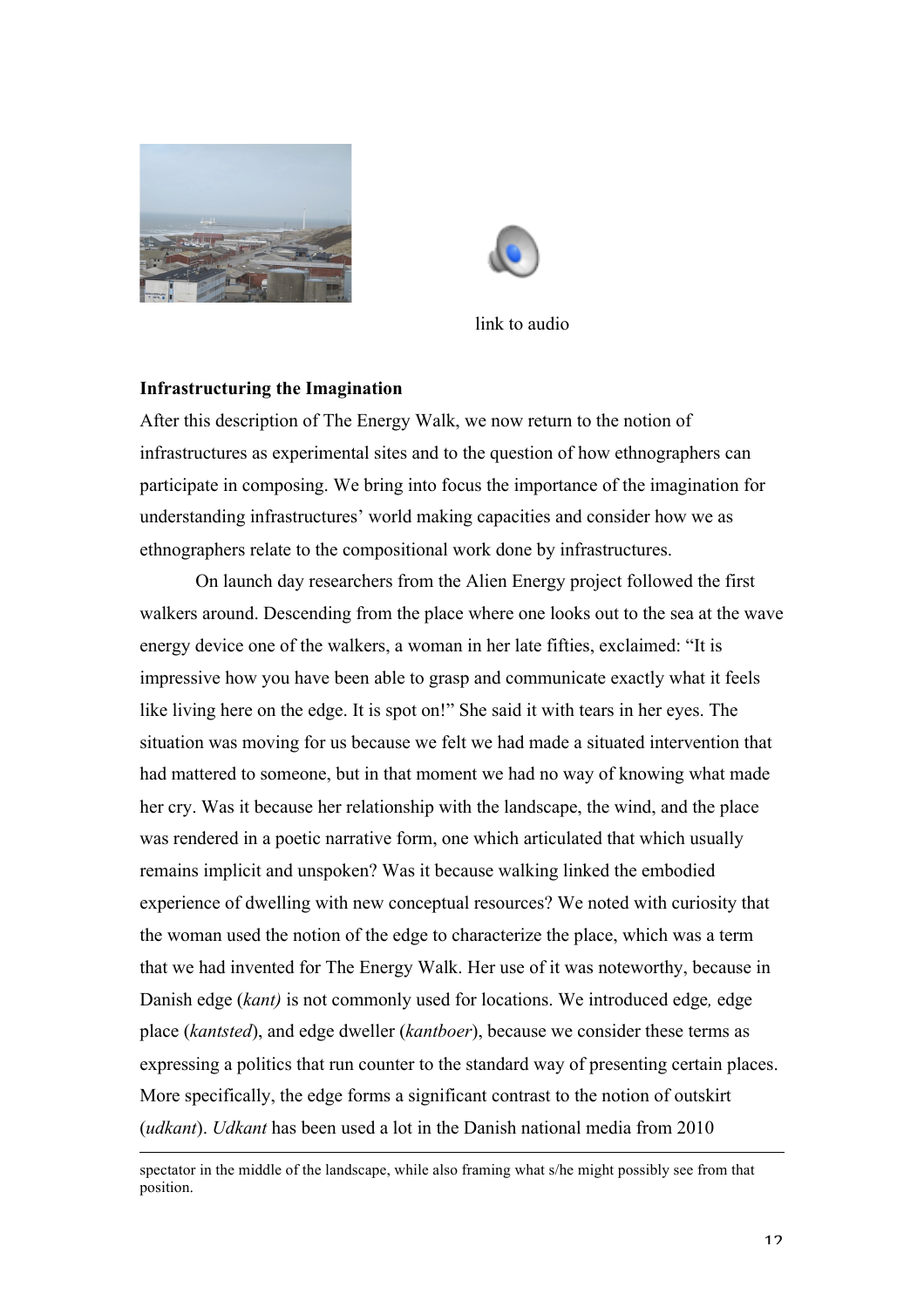forwards, and is increasingly used to characterize regions that are relatively far removed from a city. Needless to say the notion of *udkant* is considered degrading by the people, who are supposedly living in *udkants*-Denmark.

We were taken by surprise by the woman's response, but have since come to entertain the possibility that we were, together, composing a world, one that was solid enough for her to enter into and become part of, yet flexible enough to spur an unanticipated affective response. In reflecting on imagination in anthropological thinking Nigel Rapport argues that imagination is an aspect of a human being's existential power. "It describes (…) the potentiality that we are able to see in the material world, the myriad ways in which we are able to make sense of it and to remake that sense" (Rapport 2015: 20). According to this approach imagination describes the drive humans have to make decisions about "who and what they will be (their essence)" (ibid.). This drive, he argues, often sits in tension with the specificity of particular lives that seem to ground the imagination.

To observe tensions between general human bodily capacities and individual bodies in the here-now, our methods must be imaginative. In the context of digitalSTS we are interested in the technological make-up of imaginative methods. In relation to the example above, how the woman-as-walker, the cane, infrastructure and technologies in the landscape, and the audio made 'edge' emerge as nature-culture.<sup>10</sup>

Seeking to go beyond the idea of the imagination as a universal human capacity, an overarching template for thought and action or as a way of making sense of the world, anthropologists Sneath, Holbraad and Pedersen (2009) argue that imagination is an effect. These authors argue that imagination is an effect of the technological processes of which it forms part; *yet, it is underdetermined by these processes* (19). Thus, while imagination is an effect it is not a direct effect of particular sets of technological processes. If we were to think of imagination as being determined by technology, imagination would loose its quality and no longer be imaginative. Imagination, in other words is a result of certain (material, social) affordances, but also a play with such affordances. To get a conceptual grip on this 'mess' (Law 2004) we must explore the conditions under which unconditional outcomes happen. To Sneath et al technologies of the imagination are technologies of the incidental.

<sup>10</sup> See Lury and Wakeford (2010) for more on inventive methods, i.e. methods that include 'heres' and 'nows' as they are constituted in relation to 'theres' and 'thens'.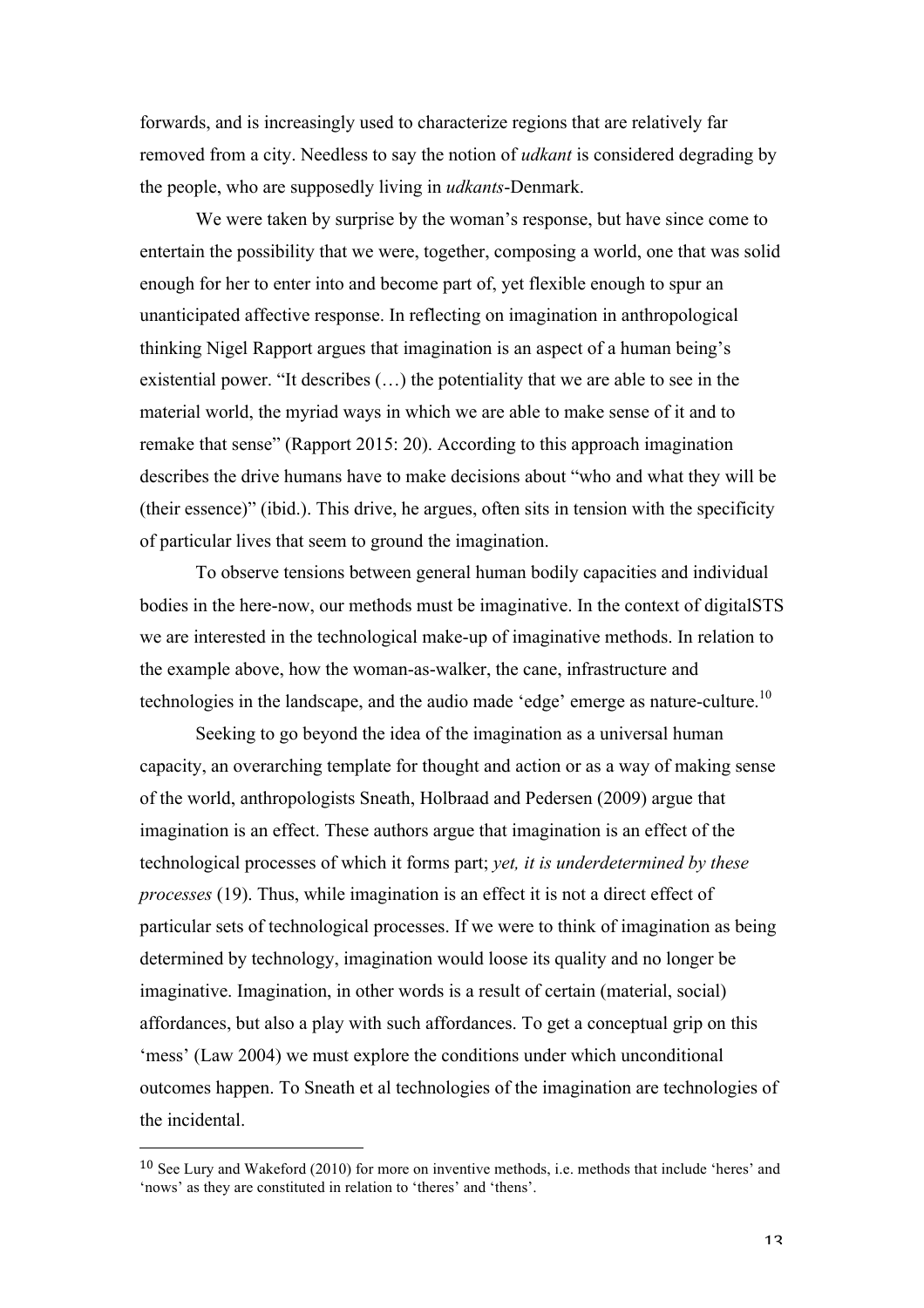If we consider imagination as an effect, and the walking sticks as technologies of the incidental, how does this fit with design as a structured and structuring endeavour? As we developed technology that would allow for new configurations of landscape and humans to emerge we were occupied with avoiding anything incidental. Creating the walk was a highly controlled and structured process, as we needed to make an object that people would feel attracted to, an object that they would spend time using. It would have to be an object solid enough to be out in the wind and rain over a period of three months, and an object that we could 'leave alone', hoping that others would adopt it. It would have to be a desirable object, but also one that visitors could not easily run away with.

To obtain this effect we needed to harden the design of our infrastructure, including its conceptual components, e.g. the meaning of 'edge'. In so doing, we were seeking to control the imaginative effects of the walk *and* allow for it to be a personal experience, one that would inspire emotional response and reflection. And so designing the walk was not a matter of creating infrastructural coherence to avoid emergence. Moreover, it was not about design phases (first we control, then we let go and see what comes out of it, then we record the imaginative effects). Rather, similar to Emilie Gomart and Antoine Hennion's analysis of music lovers and drug users' expertise in creating apparatuses that allow for certain emotional and bodily effects (1999), The Energy Walk exemplifies a *dispositif*. Taken from Foucault, a dispositif is an arrangement that is both sufficiently constraining and sufficiently loose for it to have effects that might be considered generative. The efficacy of a dispositif lies in its capacity to *fait faire* (make do), i.e. its non-determining way of working as a structuring arrangement. In Gomart and Hennion's rendering the generative power of dispositifs depends upon their capacity to form new subjectivities in the persons who pass through them. As such the dispositif is an arrangement that is effective due to the generative constraints it offers to the passer-through.

Compared to Sneath, Holbraad and Pedersen's telling of a space that is both (technologically) constrained and (imaginatively) open, in Hennion and Gomart's work emphasis is put on the work of designing the right kind of constraint. Music amateurs and drug users are actively designing constraints that they anticipate will create the right kinds of effects. In a similar manner careful planning and preparation went into designing The Energy Walk and much 'preparatory' work went into us being capable not just of observing the women's reactions, but of noticing these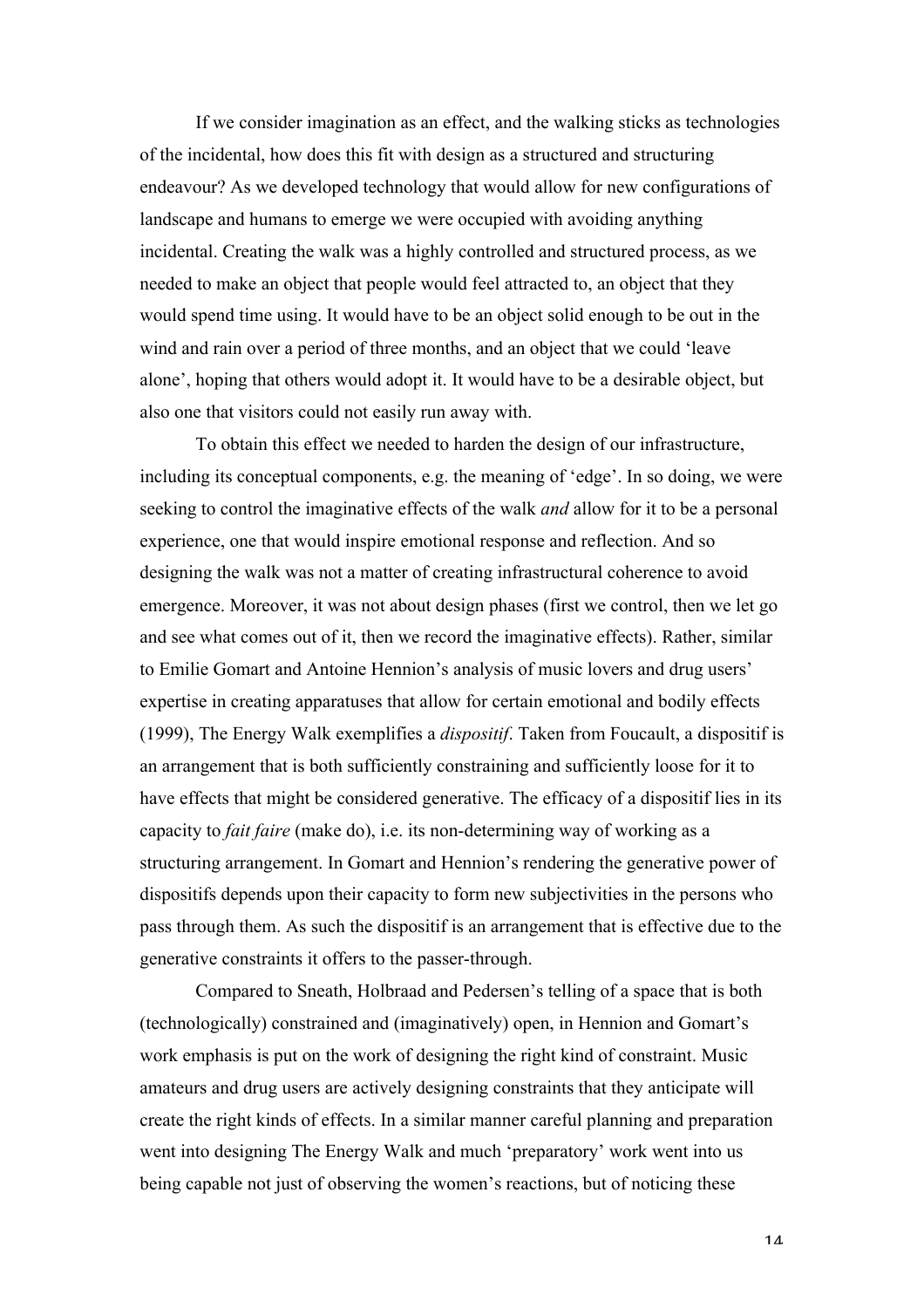reactions as an element in a technologically constrained imaginative process. Put differently, the effects of the walking sticks did not just reveal themselves as effects after the infrastructure had been put into use. Instead, these effects hinged on the efforts we put into producing an enjoyable and effortless experience for the visitor that would nevertheless be constraining enough to be generative of several imaginative processes – the visitors' and our own.

Thinking through the digital walking stick has shown that technologies of the imagination can indeed be understood as 'theoretical objects' as Sneath, Holbraad and Pedersen argue (2009: 18). What this means is that such technologies are actively producing and distorting visions, beliefs and knowledges as they open up a space for the imagination. However, an important aspect of them working as theories is that they are designed and crafted with much effort. In this particular instance, we, the ethnographers, undertook this effort. When ethnographers design the dispositif it may or may not make a difference for the people that pass through this technologically enabled space. However, it makes a whole lot of difference for the ethnographers' imaginative capacities to not only observe working technologies of the imagination, but also participate in designing and installing them.

A final example from the launch day illustrates how. In preparing for the launch after infinite rounds of testing, we made one final test of the walking sticks. To our surprise, the audio behaved strangely and it turned out there was interference between the trawlers' monitoring and communication devices and the mp3 players fitted in the sticks. While, in theory, this was an interesting case of technological unruliness, it also posed an immediate problem as we had invited the whole town to see the walking sticks in action and experience The Energy Walk. Calling one of the designers in for help, a work-around was established and the sticks were demonstrated more or less as planned.

This incident teaches us about the capacity of the digital to interrupt our technological setup and the dispositif that, in our imagination, would do the trick of passing visitors through a transformative collection of constraints. It was both The Energy Walk as a self-sufficient and bounded entity that was interrupted and our expectations that such a bounded entity could indeed be designed and controlled. The launch was a culmination of a strictly controlled process in which a researcherdesigner-interlocutor collective had fabricated an object that could exist on its own. We saw the launch as a final deliberate hardening of the boundaries around the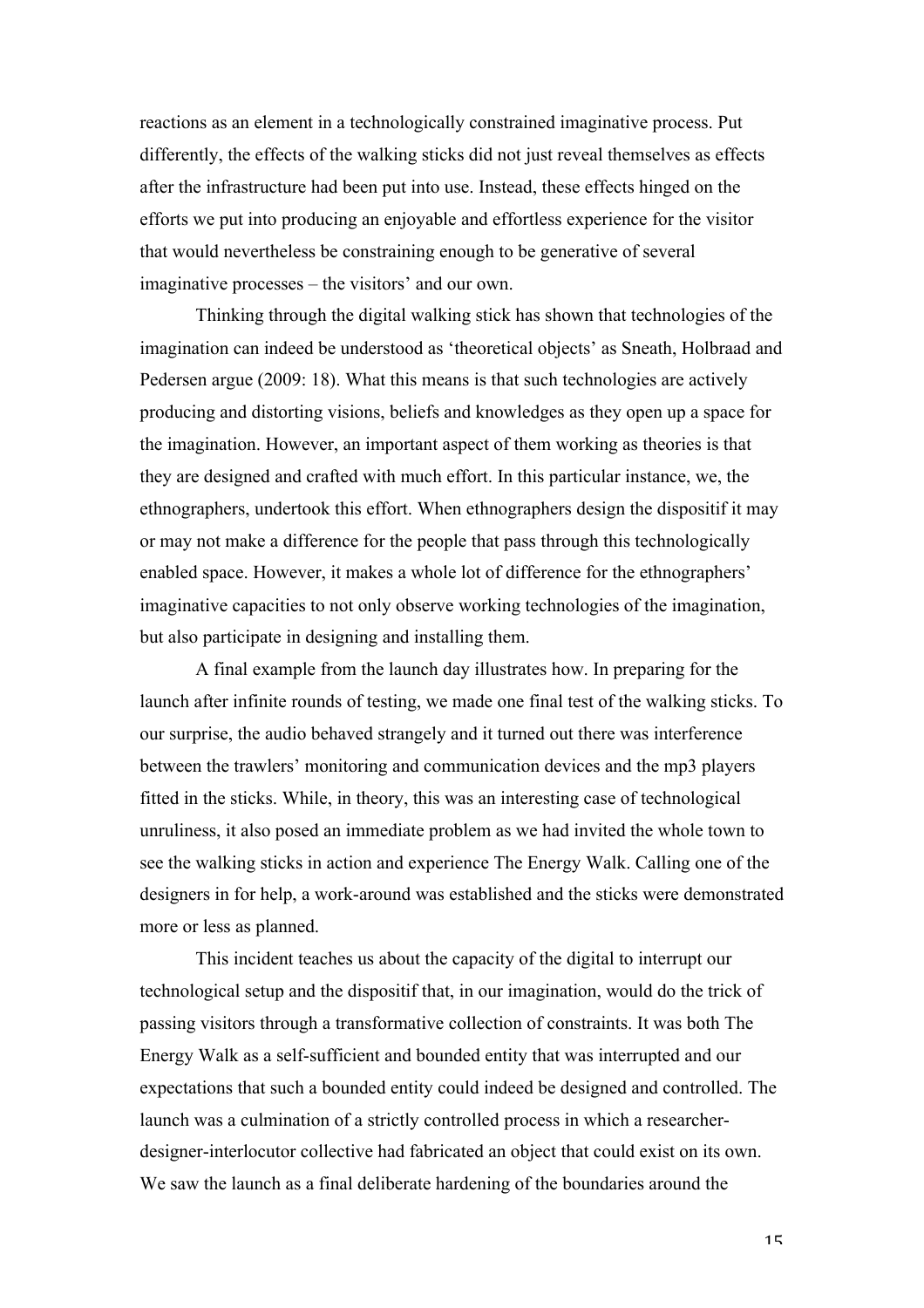installation. As the walking sticks established relations with other actors in the environment, as they began communicating with other entities than the tags on the poles, The Energy Walk threatened to unravel. But more than that it made the industrial fishing industry visible and reminded us that any intervention, including interventions that take place as a consequence of an emerging marine renewable energy industry, needs to both present itself as 'new' and be able to co-exist with whatever entities are already present in the here-now. Emerging as semi-autonomous actors the sea was made available to us by the walking sticks in ways that made 'edge issues' of disappearing jobs and hopes for energy tourism a relation already and always present in places where ocean and land meet.

## **Conclusion**

What does The Energy Walk add to ideas about infrastructures as sites of experimentation? Our analysis of The Energy Walk suggests that there is an imagined dimension to infrastructure – for the visitors as well as for the researchers. Wellworking infrastructures become invisible, not in the sense that they cannot be seen, but in the sense that there is a tendency to stop seeing them over time. Bringing them back into view requires 'imaginative capacities' (Coleman 2015: 189), but not in any universalised sense. Such capacities are activated within a techno-imaginative setup, as specific sets of effects are produced, yet remain contingent (underdetermined). In this ethnographic instance, The Energy Walk as dispositif, activated the visibility of certain infrastructures in the landscape. In so doing, it brought to the fore the experience that all vision is situated and potentially a resource for political action (Haraway 1991: 193; Suchman 2011; Forlano 2013). We still do not know what specific *edge politics* around energy and renewability will look like, but energy tourism that highlights relations between place and knowledge (knowl-*edge*) might be a beginning.

Moreover, within this techno-imaginative space and of relevance for a potential counterpolitics, in our ethnographic example, one of the visitors became aware of herself as edge-dweller and of situated knowledges, e.g. differences between the edge and the centre that do not conceptualize edge as remote (*udkant*). While it is hard to pass any final judgement over the effect of the Energy Walk dispostif with respect to the production and alignment of subjectivities, this surprising reconfiguration of the remote place as *edgy* created an imaginative shift. This shift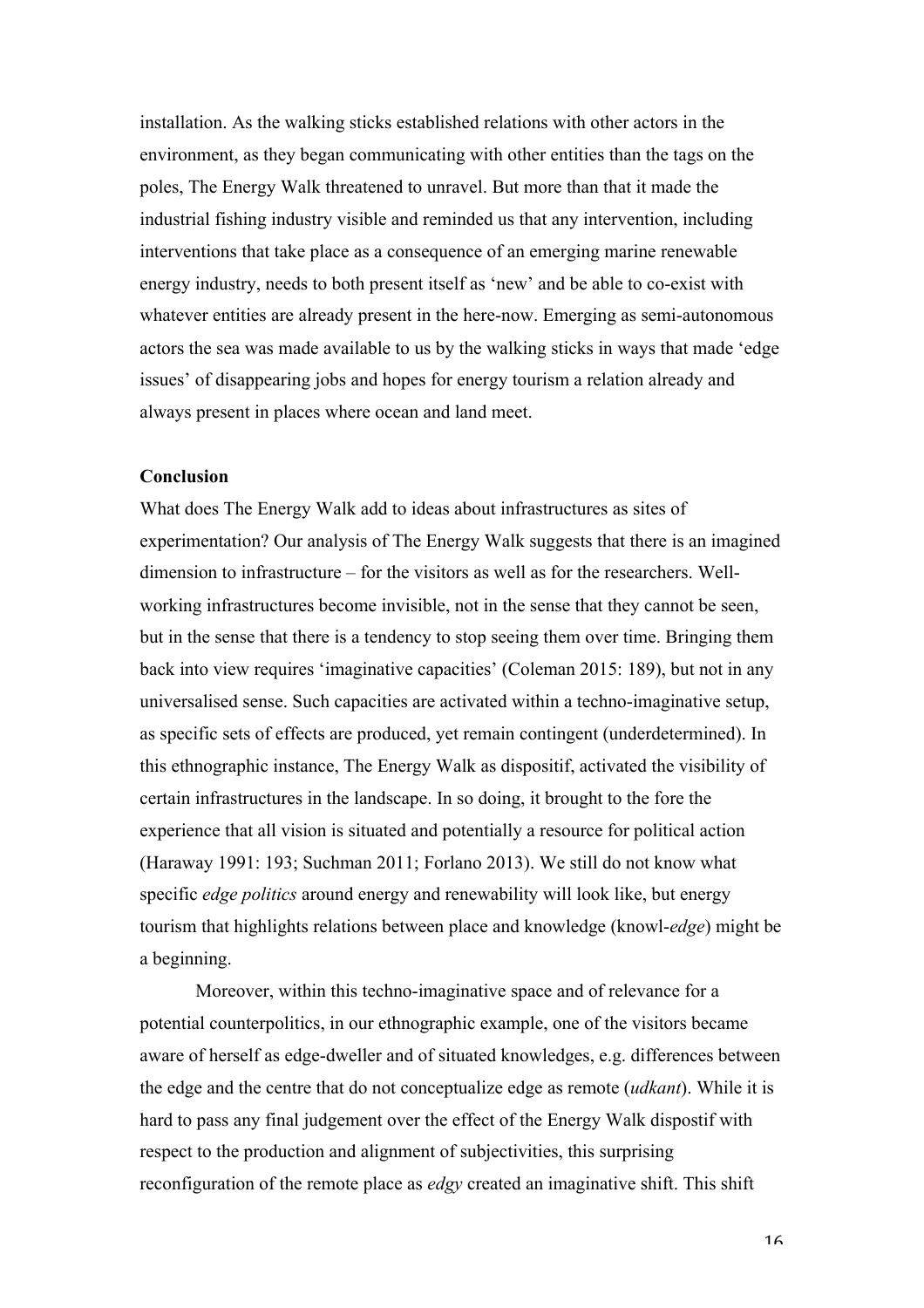indexes a situation, in which our ideas and hers are put into experimental juxtaposition.

Of particular relevance to the digitalSTS community and anthropological infrastructure studies, is how the digitally mediated walk elicited imaginative effects, for example by conjuring up a reality where sea powered wave energy devices are brought out of the realm of 'utopian devices' and placed in relation to a possible future. Forming new relations in/with the environment, he role of 'the digital' in The Energy Walk was that it distorted our, the researchers, perception of the landscape and afforded a reconfiguration of our thoughts about what can possibly enter into relation with what. The digital sticks recalcitrantly made visible how we had wrongly believed that the digital had blended into the background as infrastructure. As these beliefs were overturned, our imaginative processes were spurred and opened a space between sensing and understanding and between the seen and the not yet seen. We began imagining new things about the place and the industries based there; we imagined fish, we no longer saw the sea as a big empty space, but as an infrastructured space ordered by bureaucracy, and occupied by the military. In the middle of all this we began to 'get' more of the issues that are at stake for an emerging wave energy sector needing to find a place for its devices amidst all the stuff already present in the landscape. Our imaginative forces opened up to the idea that innovation is a local concept, and it must find a place among other conceptions of innovation, things and ideas. Sometimes we need imaginative methods to create infrastructures that relate that which is planned, structured, controlled, designed, and that which is incidental, ephemeral, and not yet seen.

## **Acknowledgements**

This paper is based on experiences generated from making and installing The Energy Walk, a collective undertaking of the Alien Energy research project. We would like to especially acknowledge Laura Watts' amazing poetry and Line Marie Thorsen's research assistance. The Energy Walk was funded by The Independent Research Councils (grant 0602-02551B - Marine Renewable Energy as 'Alien': Social Studies of an Emerging Industry). Thanks to Hans Jørgen Brodersen, Christian Grant, Per and Kirstine Gravgaard, all staff at Færgegrillen, and Jan Krog for all kinds of generosity. Thanks to Peter Adolphsen, GeekPhysical, Simon Carstensen and Rina Bjørn for colabouring. Thanks to Marisa Cohn, Klara Benda, Casper Bruun Jensen, Lea Schick and Helen Verran for textual inputs, and to Heather Swanson at the Department of Anthropology, Aarhus University, for hosting the AURA-Alien Energy seminar in November 2014.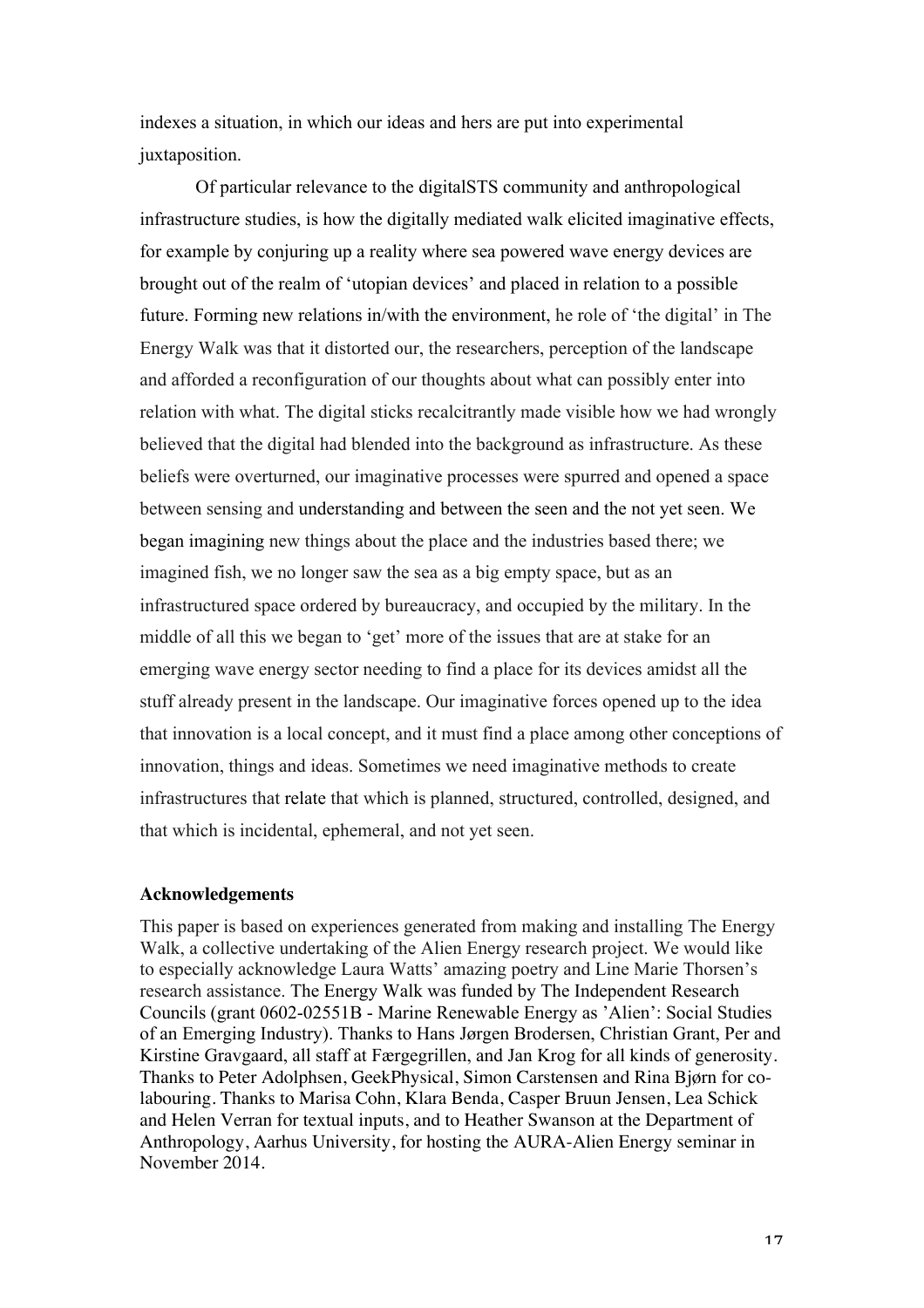# **References**

Ang, Ien (2011). Navigating complexity: From Cultural Critique to Cultural Intelligence. Continuum, 2011, 25(6), pp. 779–794.

Appel, Hannah, Anand, Nikhil and Gupta, Akhil. The Infrastructure Toolbox. Theorizing the Contemporary, Cultural Anthropology website, September 24, 2015. http://www.culanth.org/fieldsights/725-the-infrastructure-toolbox.

Blok, Anders, Nakazura, Moe and Winthereik, Brit Ross (forthcoming). Knowing and Organizing Nature-Cultures: Introduction to special issue on 'Infrastructuring Environments'", Science as Culture*.*

Bowker, Geoffrey C. and Susan Leigh Star (1999). Sorting Things Out: Classification and Its Consequences. Cambridge, MA: MIT Press.

Coleman, Leo (2015). The Imagining Life: Reflections on Imagination in Political Anthropology, in: Rapport, N. & Harris, M. (eds). Reflections on Imagination: Human Capacity and Ethnographic Method. Surrey and Burlington: Ashgate, pp. 195- 214.

Forlano, Laura (2013). Making Waves: Urban Technology and the Co-Production of Place. First Monday, 18 (11).

Haraway, Donna (1988). Situated Knowledges: The Science Question in Feminism and the Privilege of Partial Perspective. Feminist Studies, 14 (3), pp. 575-599.

Haraway, Donna (2015). Anthropocene, Capitalocene, Plantationocene, Chthulucene: Making Kin. Environmental Humanities 6: 159-165.

Hughes, Christina and Celia Lury (2013). Re-turning Feminist Methodologies: From a social to an ecological epistemology. Gender and Education 25 (6): 786-799.

Emilie Gomart and Antoine Hennion (1999). A Sociology of Attachment: Music Amateurs, Drug Users. The Sociological Review 47, pp. 220–47.

Hughes, Thomas P. (1988). Networks of Power: Electrification in Western Society, 1880-1930. London: The John Hopkins University Press.

Jensen, Casper Bruun and Brit Ross Winthereik (2013). Monitoring Movements in Development Aid: Recursive Partnerships and Infrastructures, Cambridge MA; London, MIT Press (Infrastructure series).

Jensen, Casper Bruun and Atsuro Morita (2016). Infrastructures as Ontological Experiments. Ethnos (online first).

Larkin, B. (2013). The Politics and Poetics of Infrastructure. Annual Review of Anthropology 42, pp. 327-43.

Latour, Bruno (2003). Why has critique run out of steam? From matters of fact to